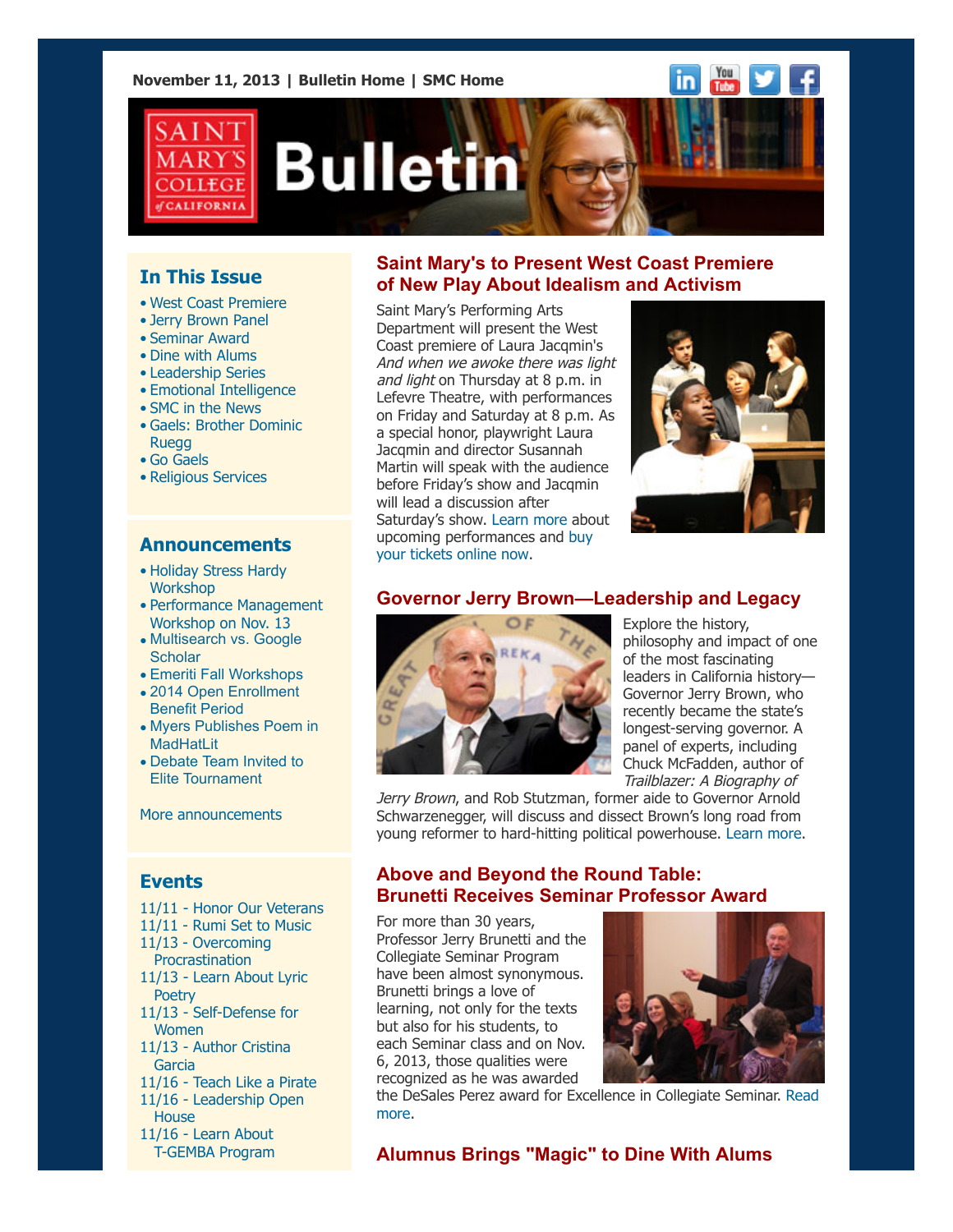#### [11/16 - Presence in](http://www.stmarys-ca.edu/presence-in-leadership-embodying-the-interplay-of-inner-and-outer-change?utm_source=Bulletin&utm_medium=email&utm_campaign=11-11-2013) Leadership

[More events](http://www.stmarys-ca.edu/calendar/63?utm_source=Bulletin&utm_medium=email&utm_campaign=11-11-2013)

# **Did You Know?**



The concrete foundation has been poured for SMC's Joseph L. Alioto Recreation Center, scheduled to open in 2015.

Do you have a little-known tidbit or story about Saint [Mary's? Send it to](mailto:news@stmarys-ca.edu) **Campus News**.

#### **Lasallian Reflections**



For the week of **[Nov. 11](http://www.stmarys-ca.edu/living-lasallian/lasallian-reflections?utm_source=Bulletin&utm_medium=email&utm_campaign=11-11-2013)**.

**[Learn how to submit](http://www.stmarys-ca.edu/smc-bulletin/faqs?utm_source=Bulletin&utm_medium=email&utm_campaign=11-11-2013) Events and Announcements**.



Peter Kelly '98, an animator for Industrial Light & Magic, entertained and enlightened the audience at the annual Dine with Alums event, which gives students a chance to network with alumni who have followed their dreams [into "the real world." Read](http://www.stmarys-ca.edu/peter-kelly-brings-magic-to-smc-dine-with-alums-event?utm_source=Bulletin&utm_medium=email&utm_campaign=11-11-2013)

more.

# **Speaker Series Features SMC Grads Taking Tech World by Storm**

Is there a place for liberal arts majors in the world of high tech? A number of SMC-educated tech wunderkind returned to Saint Mary's to take part in an ambitious Communication Leadership Speaker Series and shared some priceless insights



about their route to success. [Read more.](http://www.stmarys-ca.edu/speaker-series-features-smc-grads-taking-the-tech-world-by-storm?utm_source=Bulletin&utm_medium=email&utm_campaign=11-11-13)

## **Emotional Intelligence in the Workplace**

Maybe business can be personal after all. When the School of Economics and Business Administration offered a presentation on "Emotional Intelligence: Your Competitive Advantage" at a recent professional development workshop, Jessica Weatherford of Marble Arch consultants provided strategies to help manage emotions in the workplace to build trust and communicate more effectively. [Read more.](http://www.stmarys-ca.edu/understanding-empathy-workshop-teaches-value-of-understanding-emotions-in-business?utm_source=Bulletin&utm_medium=email&utm_campaign=11-11-13)

## **SMC in the News**

- Contra Costa Times Reviews "The Artist Revealed" Museum Exhibit [Read more](http://www.mercurynews.com/entertainment/ci_24467601/portraits-and-self-portraits-various-media-moraga-gallery).
- [SFGate Recommends SMC Symposium on Gov. Jerry Brown Read](http://www.stmarys-ca.edu/sfgate-recommends-smcs-symposium-on-gov-jerry-brown?utm_source=Bulletin&utm_medium=email&utm_campaign=11-11-13) more.

# **Gaels: Tales of a Brother Errant**



Brother Dominic Ruegg is a classics scholar and archeologist who has traveled to the far corners of the world, sometimes by freighter. He has written a book, Tales of a Brother Errant, about his lifetime of travel, adventure and archeology. Read a Q&A [with Brother Dominic. Read Q&A with](http://www.stmarys-ca.edu/tales-of-a-brother-errant?utm_source=Bulletin&utm_medium=email&utm_campaign=09-24-2013) Brother Dominic.

# **Go Gaels**

#### **Opening Night Win for Men's Basketball**

A career night from big man Brad Waldow propelled the Gaels to a 83-70 Saint Mary's win over Louisiana Tech. [Read more](http://www.smcgaels.com/ViewArticle.dbml?DB_LANG=C&DB_OEM_ID=21400&ATCLID=209303008).

#### **Women Blaze Past Portland State**

The women's basketball team jumped out to a 20-point lead at halftime and withstood a second-half rally to defeat Portland State 72-54. [Read more.](http://www.smcgaels.com/ViewArticle.dbml?DB_LANG=C&DB_OEM_ID=21400&ATCLID=209304696)